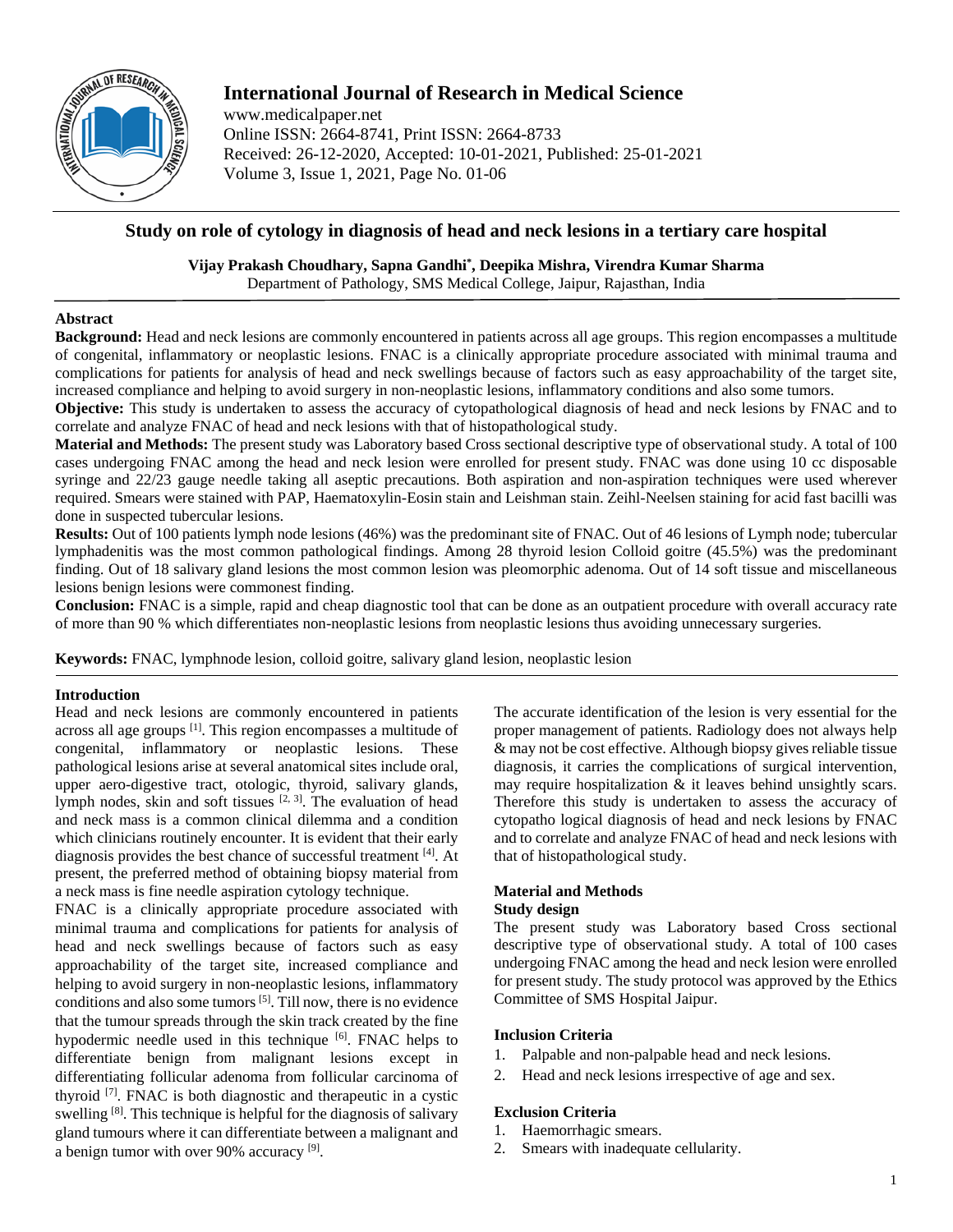3. Poorly preserved specimen having adequate material but morphology is not discernible.

Detail clinical history and significant findings were noted. After explanation of procedure and taking informed consent of patient, FNAC was done using 10 cc disposable syringe and 22/23 gauge needle taking all aseptic precautions. Both aspiration and nonaspiration techniques were used wherever required. Smears were stained with PAP, Haematoxylin-Eosin stain and Leishman stain. Zeihl-Neelsen staining for acid fast bacilli was done in suspected tubercular lesions. Aspirations taken from various sites include lymph node, thyroid, salivary gland and soft tissue. Cytomorpho logical diagnosis was given depending upon the pathology.

#### **Results**

In this study out of 100 sample tested 55(55%) were female while 45(45%) were male. Female outnumbered male. Among that most of the patients (41%) belong to 16-30 years of age, followed by 31 -45 years of age. Out of 100 patients lymph node lesions (46%) was the predominant site of FNAC and the least was Soft tissue and miscellaneous lesion (14%). Out of 46 lesions of Lymph node; tubercular lymphadenitis was the most common pathological findings (43.4%) while the least was nonspecific inflammatory lesions (4.3%). Among 28 thyroid lesion Colloid goitre (45.5%) was the predominant finding in benign lesion followed by Hashimoto's thyroiditis (13.6%) while in malignant papillary thyroid lesions were the predominant lesions (13.6%). Out of 18 salivary gland lesions the most common lesion was pleomorphic adenoma (66.66%) followed by chronic sialadenitis (16.6%) in benign lesion followed by Mucoepidermoid carcinoma(11.1%) in malignant cases. Out of 14 soft tissue and miscellaneous lesions benign lesions were commonest finding which includes epidermal cyst (28.5%), lipoma (14.2%) and benign adnexal tumor (14.2%). In malignant squamous cell carcinoma were seen in 14.2%.

In this study out of 100 FNAC there are 8 cases in which cytological diagnosis varied from histopathological findings. The most common were Reactive lymphadenitis which was our cytological diagnosis whereas in histopathological findings we found tubercular lymphadenitis. Out of 46 lymph node lesions 41(89.1%) found to be similar in histopathological findings. Discordance was found only in 5 cases (10.9%) when we correlate with histopathological findings. Similarly out of 22 thyroid lesions 21(95.4%) found to be similar in histopathological findings. Discordance was found only in one case (4.6%) when we correlate with histopathological findings.

Out of 18 salivary gland lesions 17(94.4%) found to be similar in histopathological findings. Discordance was found only in one case (5.6%) when we correlate with histopathological findings. Out of 14 soft tissue and miscellaneous lesions 13(92.8%) found to be similar in histopathological findings. Discordance was found only in one case (7.2%) when we correlate with histopathological findings.

**Table 1:** Distributions of various head and neck lesions according to site

| <b>Various Site</b>           | Number of cases (n=100) Percentage |      |
|-------------------------------|------------------------------------|------|
| Lymph node                    | 46                                 | 46%  |
| Thyroid gland                 | 22                                 | 22%  |
| Salivary gland                | 18                                 | 18%  |
| Soft tissue and miscellaneous | 14                                 | 14%  |
| Total                         |                                    | 100% |

**Table 2:** Distributions of various lymph node lesions

| <b>Various lesions of lymph</b><br>node | <b>Number of cases</b><br>$(n=46)$ | Percentage<br>$\frac{6}{9}$ |
|-----------------------------------------|------------------------------------|-----------------------------|
|                                         |                                    |                             |
|                                         | 1. Reactive adenitis               |                             |
|                                         | 12                                 | 26.1                        |
| 2. Inflammatory                         |                                    |                             |
| Non specific                            | 02                                 | 4.3                         |
| Tuberculosis                            | 20                                 | 43.4                        |
| 3. Malignant                            |                                    |                             |
| Lymphoma                                | 05                                 | 10.8                        |
| Metastasis                              | 07                                 | 15.2                        |
| Total                                   | 46                                 | 100                         |

**Table 3:** Distributions of various thyroid lesions

| Various lesions of thyroid Number of cases $(n=22)$ Percentage % |    |      |
|------------------------------------------------------------------|----|------|
| 1. Benign                                                        |    |      |
| Colloid goitre                                                   | 10 | 45.5 |
| Thyroglossal cyst                                                | 02 | 9.0  |
| Follicular neoplasm                                              | 02 | 9.0  |
| Thyroiditis                                                      | 03 | 13.6 |
| 2. Malignant                                                     |    |      |
| Papillary thyroid carcinoma                                      | 03 | 13.6 |
| Follicular carcinoma                                             | 01 | 4.5  |
| Poorly differentiate thyroid                                     | 01 | 4.5  |
| carcinoma                                                        |    |      |
| Total                                                            | 22 | 100  |

**Table 4:** Distributions of various salivary gland lesions

| <b>Various lesions of salivary</b> | <b>Number of cases</b> | Percentage    |  |
|------------------------------------|------------------------|---------------|--|
| gland                              | $(n=18)$               | $\frac{6}{9}$ |  |
|                                    | 1. Inflammatory        |               |  |
| <b>Acute Sialadinitis</b>          | 0 <sup>0</sup>         | 00            |  |
| Chronic Sialadinitis               | 03                     | 16.6          |  |
| 2. Benign                          |                        |               |  |
| Pleomorphic adenoma                | 12                     | 66.6          |  |
| Warthin tumor                      | $^{01}$                | 5.5           |  |
| 3. Malignant                       |                        |               |  |
| Mucoepidermoid carcinoma           | 02                     | 11.1          |  |
| Total                              | 18                     |               |  |

| <b>Table 5:</b> Distributions of soft tissue and miscellaneous lesions |
|------------------------------------------------------------------------|
|------------------------------------------------------------------------|

| Various lesions of soft tissue and | Number of cases Percentage |               |
|------------------------------------|----------------------------|---------------|
| miscellaneous part                 | $(n=14)$                   | $\frac{6}{9}$ |
| 1. Benign                          |                            |               |
| Lipoma                             | 02                         | 14.2          |
| Epidermal cyst                     | 04                         | 28.5          |
| Adenaxal tumor                     | 02                         | 14.2          |
| Schwannoma                         | 01                         | 7.1           |
| Hemangioma                         | 02                         | 14.2          |
| 2. Malignant                       |                            |               |
| Squamous cell carcinoma            | 02                         | 14.2          |
| Metastatic epithelial tumor        | 01                         | 7.1           |
| Total                              | 14                         | 100           |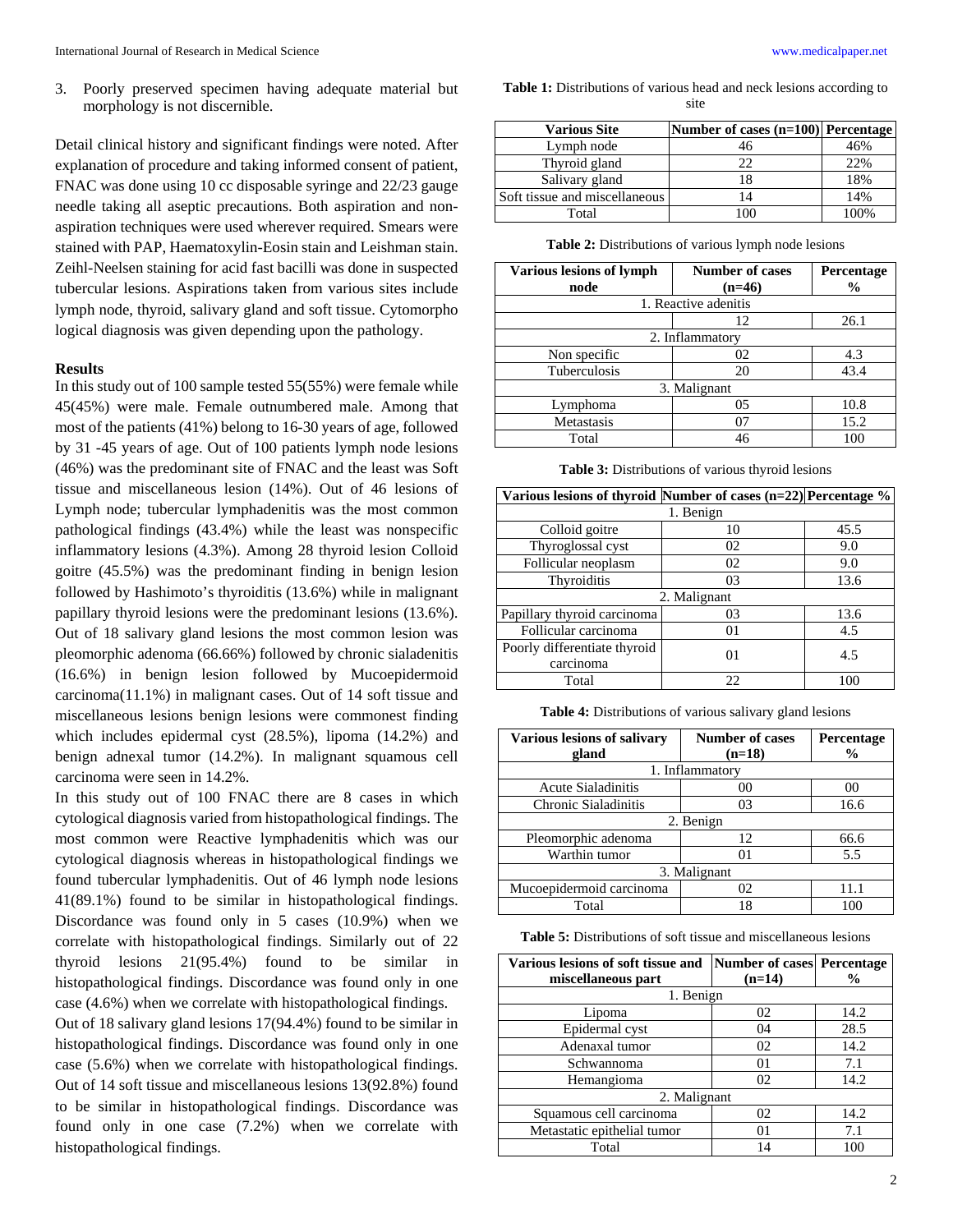| Sl No. | Site of the lesion            | <b>Cytological diagnosis</b>  | <b>Histopathological diagnosis</b> |
|--------|-------------------------------|-------------------------------|------------------------------------|
|        | Left cervical lymph node      | Tubercular lymphadenitis      | Hodgkin's Lymphoma                 |
|        | Right cervical lymph node     | Reactive lymphadenitis        | Castleman's disease                |
|        | Right side of neck swelling   | Reactive lymphadenitis        | Tubercular lymphadenitis           |
|        | Left submandibular lymph node | Reactive lymphadenitis        | Tubercular lymphadenitis           |
|        | Left cervical swelling        | Reactive lymphadenitis        | Tubercular lymphadenitis           |
|        | Left parotid swelling         | Inflammatory lesion           | Mucoepidermoid carcinoma           |
|        | Right side of neck swelling   | Colloid cyst                  | Papillary carcinoma                |
|        | Left side of neck swelling    | Malignant epithelial neoplasm | Evidence of malignancy not seen    |

**Table 6:** Overall Distribution of variation in cytological and histopathological diagnosis

#### **Discussion**

The differential diagnosis of a head and neck swelling covers a broad spectrum of disease with differing implications for management. The nature of lesion will determine whether patient can be managed non-operatively or has to be subjected to a major surgical procedure and in malignant lesions whether further chemotherapy or radiotherapy is required. In present study we found that predominant site of FNAC was lymph node lesions (46%) followed by thyroid gland (22%), salivary gland (18%) and the least was Soft tissue and miscellaneous lesion (14%). Our results are in accordance with Bhagat V M. *et al.* <sup>[10]</sup> (53.5%) and Suryawanshi K H. *et al.* <sup>[11]</sup> (39.5%) who have reported lymph node was the predominant site of FNAC however Muddegowda *et al*. [12] and Rathod G *et al*. [13] reported thyroid was the predominant site of FNAC. In this study we found that in lymph node lesions tubercular lymphadenitis was the most common pathological findings (43.4%) followed by reactive lymphadenitis (26.1%), Metastasis (15.2%), Lymphoma (10.8%) which is in concordance with Suryawanshi Kishor H et al. [11] (47.36%) Rathod G *et al*. [13] (42.12%), Tariq *et al*. [14] (36%) who also reported tubercular lymphadenitis was the most common pathological findings. However Afnan Gul *et al*. [15] has reported the most common lesion of lymph node was reactive lymphadenitis due to inflammatory pathology, frequently seen in the first three decades.

In this study we found that in thyroid lesions Colloid goiter (45.5%) was the predominant finding in benign lesion followed by inflammatory lesions consisting of Hashimoto's thyroiditis (13.6%), chronic lymphocytic thyroiditis (9%). Our results are in accordance with Suryawanshi K H *et al.* [11] (47.7%), Muddegowda *et al*. [16] (44%) and Rathod G B *et al*. [13] (49%) also found thyroid lesions as the predominant site of FNAC in their study with colloid goiter as the predominant finding. We also observed malignant lesion of thyroid constitute about 22.6%. Among these malignant lesion 13.6% were papillary thyroid, follicular carcinoma (4.5%) and 4.5% were poorly differentiate thyroid carcinoma. In present study we found that in salivary gland lesions the most common lesion was pleomorphic adenoma (66.66%) followed by chronic sialadenitis (16.6%) in benign lesion followed by Mucoepidermoid carcinoma (11.1%) in malignant cases. Similar findings were observed by various authors [10, 17, 18, 19] who reported pleomorphic adenoma as the predominant salivary gland lesion in their study. However Sharma N *et al.* <sup>[20]</sup> and Suryavanshi K *et al.* <sup>[11]</sup> found inflammatory lesions as the commonest findings followed by benign neoplasms including pleomorphic adenoma. In this study we found that in soft tissue and miscellaneous lesions benign lesions were commonest finding which includes epidermal cyst (28.5%), lipoma (14.2%) and benign adnexal tumor (14.2%). In

malignant squamous cell carcinoma were seen in 14.2% and one case of metastatic epithelial tumor (7.1%) were seen in our study. Our results are similar to the findings of Kishor *et al*. [11] where epidermal cyst was 57.14% and lipoma was 23.8%. Bhagat V *et al*. [10] also found epidermal cyst (24%) as the most common soft tissue lesion followed by lipoma 12.4%). In this study we found that out of 100 FNAC there are 8 cases in which cytological diagnosis varied from histopathological findings. The most common were reactive lymphadenitis which was our cytological diagnosis whereas in histopathological findings it was turned to tubercular lymphadenitis. Similarly one case of tubercular lymphadenitis was turned to Hodgkin's Lymphoma in histopathological findings. One case of inflammatory lesion was turned to mucoepidermoid carcinoma in histopathological findings. Similarly one lesion of colloid cyst was turned to papillary carcinoma. However we found one case of Malignant epithelial neoplasm in cytological diagnosis while in histopathological findings evidence of malignancy not seen.

In this study we found that out of 46 lymph node lesions 41(89.1%) found to be similar in histopathological findings. Discordance was found only in 5 cases (10.9%) when we correlate with histopathological findings. The diagnostic accuracy of FNAC in lymph node pathology was 89.1%. This was in accordance with several other studies, reporting the diagnostic accuracy ranging from 82.2 % to 94.4% [21] . Similarly out of 22 thyroid lesions 21(95.4%) found to be similar in histopathological findings. Discordance was found only in one case (4.6%). In this study out of 18 salivary gland lesions 17(94.4%) found to be similar in histopathological findings while discordance was found only in one case (5.6%). Our findings are in accordance with K Amita *et al*. <sup>[22]</sup>. The rate of false-negative diagnosis on cytology reported in literature ranges from 0% to 37%<sup>[23]</sup>. The diagnosis of low grade mucoepidermoid carcinoma being missed at cytology due to aspiration of mucoid material accompanied by cellular dilution due to cyst fluid has been emphasized in literature. Also low grade mucoepidermoid carcinoma may show chronic inflammation adding to the diagnostic dilemma. In present study out of 14 soft tissue and miscellaneous lesions 13(92.8%) found to be similar in histopathological findings while discordance was found only in one case (7.2%). One cytologically diagnosed case of colloid goitre turned out to be papillary carcinoma on histopathology, false negative results was due to (a) acellular or poorly cellular sample as encountered in large cystic papillary carcinoma, in marked desmoplasia and in cases of thick fibrous or calcified capsule. (b) Sampling error- in cases of small carcinoma where the needle may not reach the lesion. (c) Occasionally thyroid carcinoma may have macro-follicular areas and yield moderate amounts of colloid on FNA. Tilak *et al* described this features in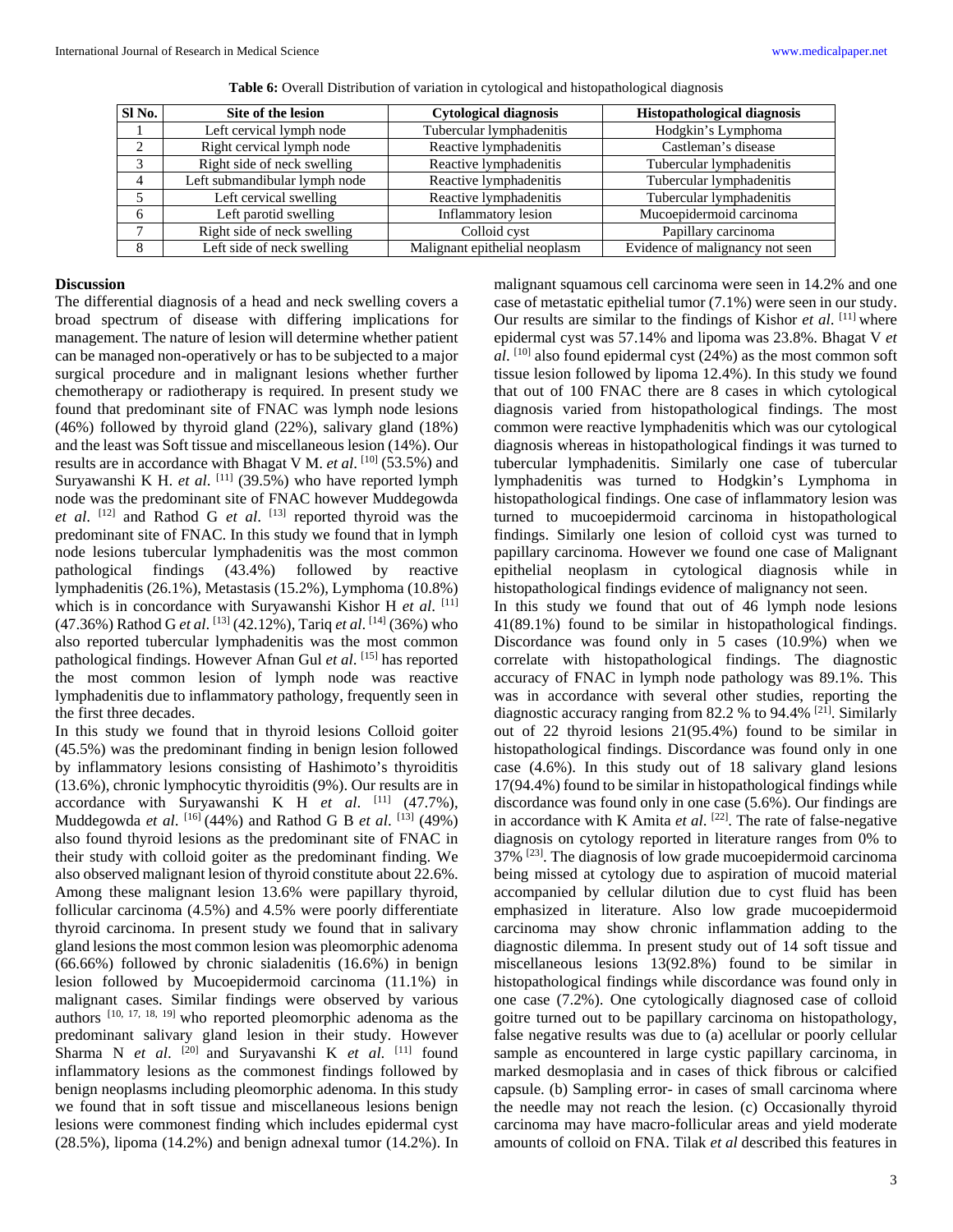several follicular variants of papillary carcinoma and in papillary carcinoma with degenerative change <sup>[24]</sup>. They also stressed the importance of doing multiple aspirations in a thyroid swelling in order to obtain representative material from different areas since the thyroid can be affected by more than one diseases process.

In this study we found that one false negative case was of Non-Hodgkin's lymphoma, misdiagnosed as tubercular lymphadenitis in FNAC. One of the study showed that the inability to evaluate the lymph node architectural changes in FNAC, low sensitivity in differentiating reactive hyperplasia from low grade non-Hodgkin's lymphoma or lymphocyte predominant form of Hodgkin's lymphoma and partial involvement of lymph nodes in some cases of lymphoma have been proposed as the main reasons for false negative results according to Rakhshan M<sup>[25]</sup>.

Cause of misinterpretation may be due to mixed population of lymphoid tissue and some tangible body macrophage. Germinal centres may be very large in some cases of reactive follicular hyperplasia, if aspirate derived from such a large germinal centre, the proportion of large cells (centroblasts, dendrite reticulum cells) and numbers of mitoses may be impressive enough to suggest malignant lymphomas. The presence of macrophage with tangible bodies favours reactive hyperplasia but do not rule out lymphoma. The differential diagnosis between prominent follicular hyperplasia and follicular lymphoma of mixed cell type can be very difficult in FNA smears. The accuracy of cytological diagnosis and classification of lymphoma on FNA sample varies between 10-90 % according to Amatya BB  $^{[26]}$ . In present study we also find that 3 cases of tubercular lymphadenitis were misdiagnosed as reactive lymphadenitis on cytological examination. It may be due to probably, the representative sample was not obtained in these cases. In present study overall accuracy rate of FNAC was 92% with sensitivity of 85.00 %, specificity of 97.51 %, and positive predictive value of 87.91% and negative predictive value of 94.79 %.



**Fig 1:** Classical Hodgkin's Lymphoma. (a) Photomicrograph showing cytological appearance of nucleate and mirror shaped nuclei of Reed-Sternberg cells in background of reactive lymphocyte and RBCs (MGG, 400x). (b) HPE shows classical RS cells in reactive lymphocytic background (H&E, 400x). (c) Showing membranous CD15 positivity in RS cells (IHC,400x). (d) Showing membranous CD 30 positivity in RS cells (IHC, 400x).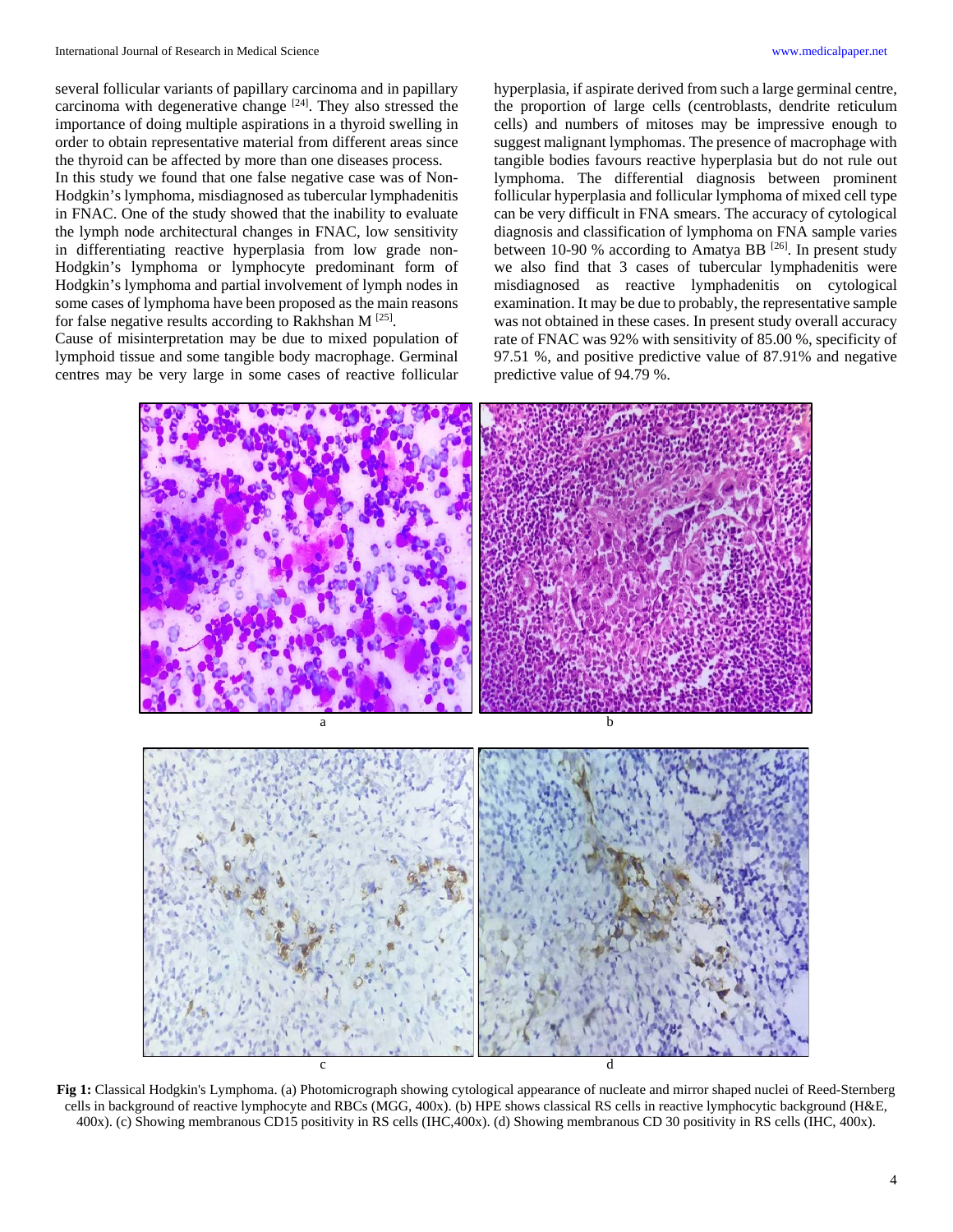

**Fig 2:** Metastatic Squamous Cell Carcinoma. (a) Photomicrograph showing cytological appearance of malignant cells with orangeophilic cytoplasm and tadpole cell in background of lymphoid cells (H&E, 400x). (b) HPE shows metastatic squamous cell carcinoma (H&E, 400x).



**Fig 3:** Thyroiditis (Bethesda category II). (a) Photomicrograph showing cytological appearance of clusters of thyroid follicular cells showing impinging of lymphocytes and background shows lymphoid cells (H&E, 400x). (b) HPE shows marked lymphoplasmacytic infiltration with germinal centerformation, thyroid follicles are small with scant colloid. (H&E, 100x).



**Fig 4:** Follicular Neoplasm (Bethesda category IV).(a) photomicrograph showing cytological appearance of thyroid follicular cells arranged in micro and macro follicles, cellularity is increased and no colloid seen(H&E, 100x).(b) HPEshows presence of a growth having solid sheets of overlapping follicles and vascular invasion seen in follicular carcinoma thyroid (H&E, 400x).